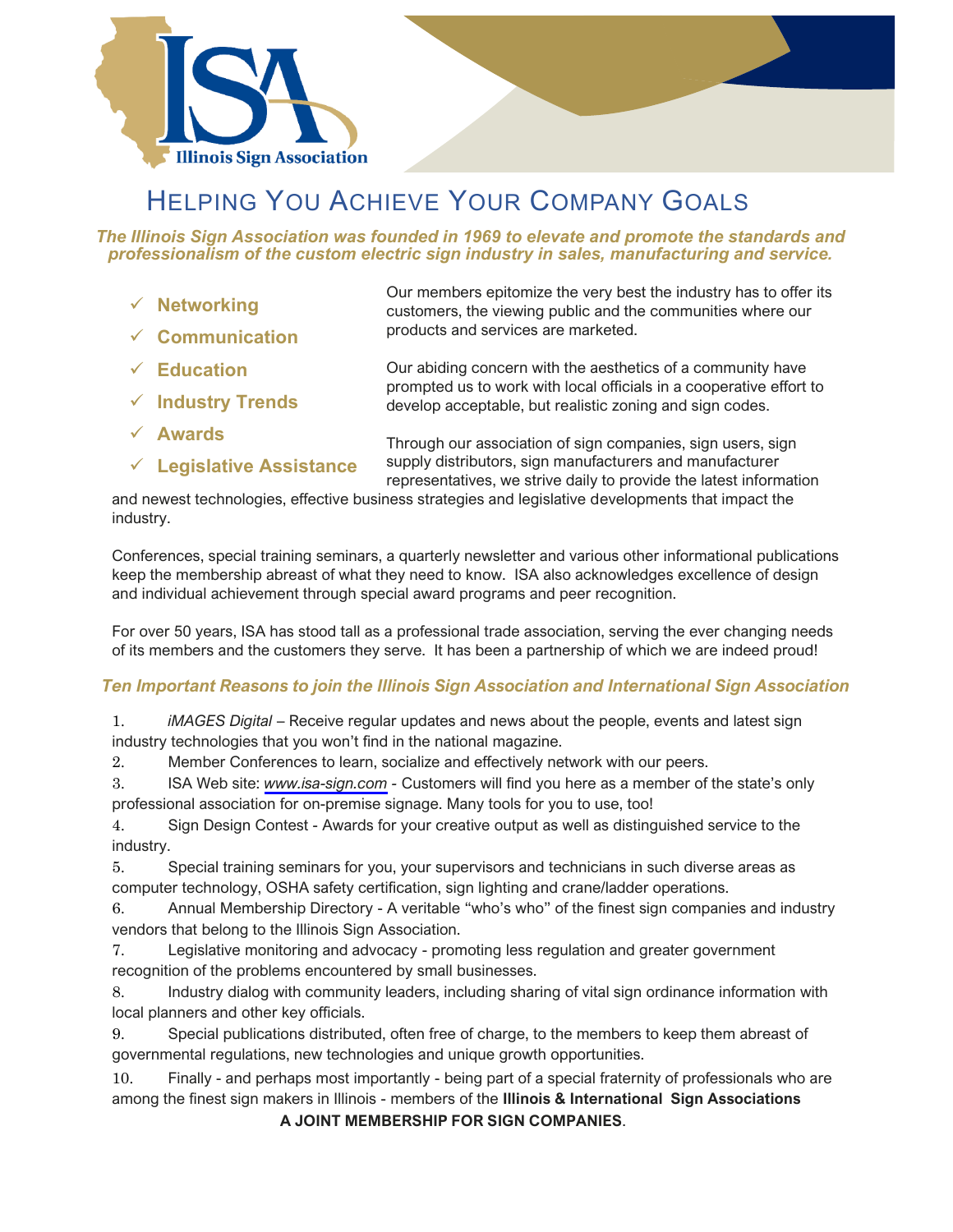

*The Benefits of Membership* 

**Legislative Assistance** By networking with member companies, taking advantage of national resources and expertise and by working with state and municipal government officials, sign industry interests are expressed and advanced.

#### **Networking**

At association conferences, owners and managers swap new ideas, learn of emerging technologies and business strategies and gain recognition and support from their peers. Time is also allowed for welcome social activities.

Special training seminars are also held from time to time to offer the latest technology and shop techniques to various member employees.

#### **Communication**

A quarterly newsletter, special legislative advisories and an annual directory provide member firms with timely, helpful and informative data about the industry: its people, products and problems. Up-todate information can also be found on the association's Web site and obtained via the E-mail list server.

#### **Economic Advantages**

Low cost training is available for you and your employees.

#### **Industry Advantages**

Opportunities are readily available to assume leadership positions within the association and thereby work with other respected industry movers and shakers in shaping the future of our respected profession. ISA continually encourages bold, new innovations and strives relentlessly to keep its members current with this rapidly changing industry.



**WORKING TOGETHER** 

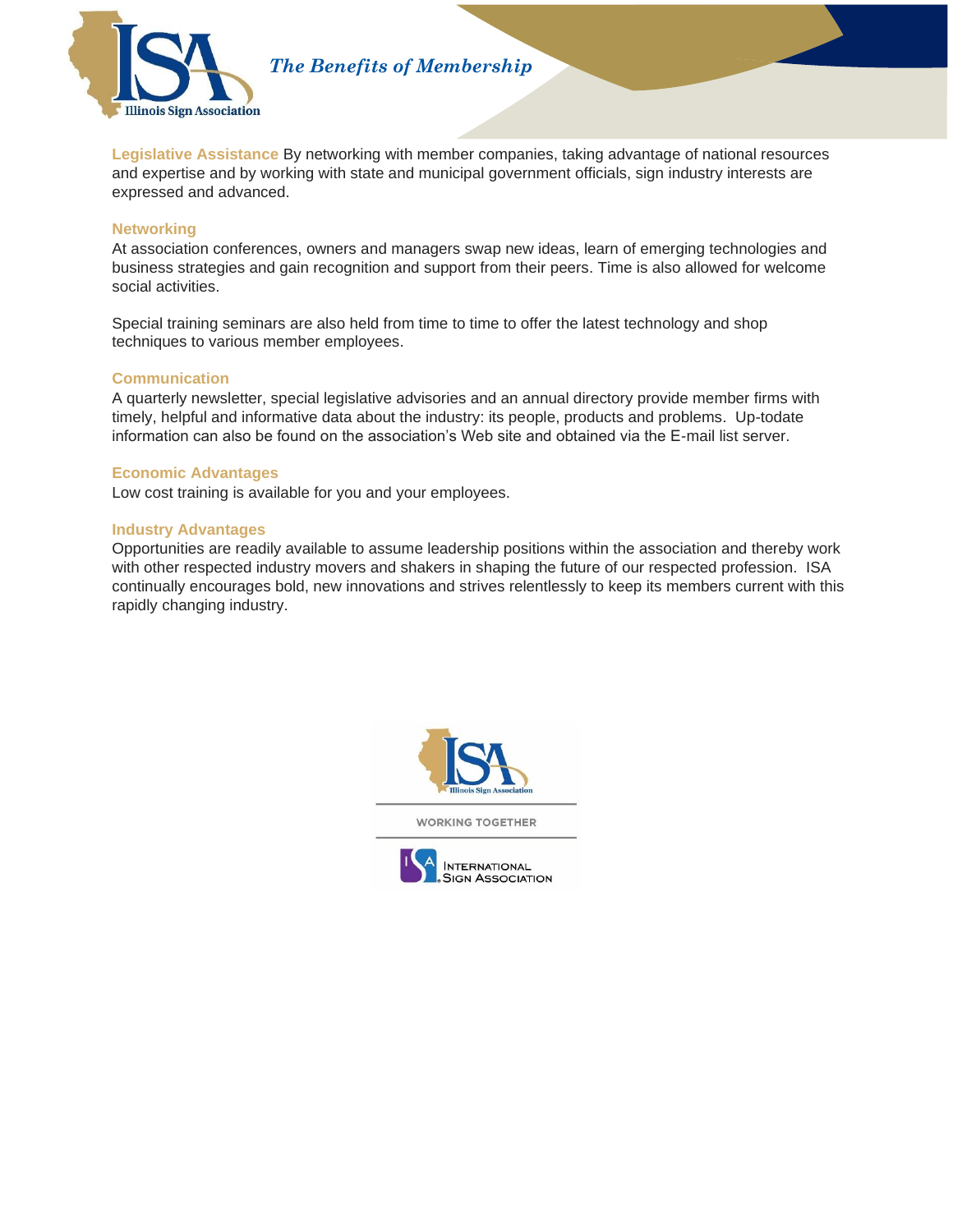

## **APPLICATION FOR MEMBERSHIP**

#### **ELIGIBILITY FOR MEMBERSHIP**

Any Firm (Corporation, Partnership, Individual) that sells, manufactures, installs or services signs of any description; sells products or services used in the sign industry; any person retired from such firm; or any sign user shall be eligible for membership under the assigned membership category.

#### **ANNUAL RATE OF DUES**

(Please check appropriate classification) *Note: 2 part-time employees equal 1 full-time employee. Please calculate accordingly.*

Sign Companies (\* includes membership in both Illinois and International Sign Associations)

| 1-5 Employees              | \$200 * |
|----------------------------|---------|
| 6-10 Employees             | $$475*$ |
| 11-15 Employees            | $$650*$ |
| 16+ Employees              | $$850*$ |
| Sign Product Manufactur    | \$399   |
| <b>Supply Distributors</b> | \$499   |
| Manufacturer Reps.         | \$299   |
| <b>Sign Users</b>          | \$50    |
| <b>Retiree Members</b>     | \$25    |

| 1-5 Employees                                                                                                                                                                                                                      | $$200*$                                                                                                                                                                                                                            |                        |
|------------------------------------------------------------------------------------------------------------------------------------------------------------------------------------------------------------------------------------|------------------------------------------------------------------------------------------------------------------------------------------------------------------------------------------------------------------------------------|------------------------|
| 6-10 Employees                                                                                                                                                                                                                     | \$475 *                                                                                                                                                                                                                            |                        |
| 11-15 Employees                                                                                                                                                                                                                    | $$650*$                                                                                                                                                                                                                            |                        |
| 16+ Employees                                                                                                                                                                                                                      | $$850*$                                                                                                                                                                                                                            |                        |
| Sign Product Manufactur                                                                                                                                                                                                            | \$399                                                                                                                                                                                                                              |                        |
| <b>Supply Distributors</b><br>П                                                                                                                                                                                                    | \$499                                                                                                                                                                                                                              |                        |
| $\Box$<br>Manufacturer Reps.                                                                                                                                                                                                       | \$299                                                                                                                                                                                                                              |                        |
| <b>Sign Users</b>                                                                                                                                                                                                                  | \$50                                                                                                                                                                                                                               |                        |
| <b>Retiree Members</b>                                                                                                                                                                                                             | \$25                                                                                                                                                                                                                               |                        |
|                                                                                                                                                                                                                                    |                                                                                                                                                                                                                                    |                        |
|                                                                                                                                                                                                                                    | Title <b>The Community of the Community Community</b>                                                                                                                                                                              | E-mail_name@domain.com |
|                                                                                                                                                                                                                                    | <b>Title The Community of the Community of the Community of the Community of the Community of the Community of the Community of the Community of the Community of the Community of the Community of the Community of the Commu</b> | E-mail name@domain.com |
|                                                                                                                                                                                                                                    |                                                                                                                                                                                                                                    |                        |
| Phone <b>Phone Contract Contract Contract Contract Contract Contract Contract Contract Contract Contract Contract Contract Contract Contract Contract Contract Contract Contract Contract Contract Contract Contract Contract </b> |                                                                                                                                                                                                                                    |                        |
| Membershipo Total \$ 0.00                                                                                                                                                                                                          |                                                                                                                                                                                                                                    |                        |

We accept checks, Visa, MasterCard, AMEX, Discover cards and PayPal. Please complete and return by email or USPS mail. To pay by Credit card or PayPal please sign up and pay online. <https://www.isa-sign.com/shop>

#### *Return you completed application and payment to:*

**Illinois Sign Association** 8 W. Monroe Street – Suite 707 Chicago, Illinois 60603 312-881-9920



**WORKING TOGETHER** TO BUILD A STRONGER INDUSTRY

The Illinois Sign Association is an International Sign Association affiliated state association.

Please note that the charge on your credit card statement will be to **the Illinois Sign Association**

**PLEASE SEE NEXT PAGE FOR ADDITIONAL INFORMATION**